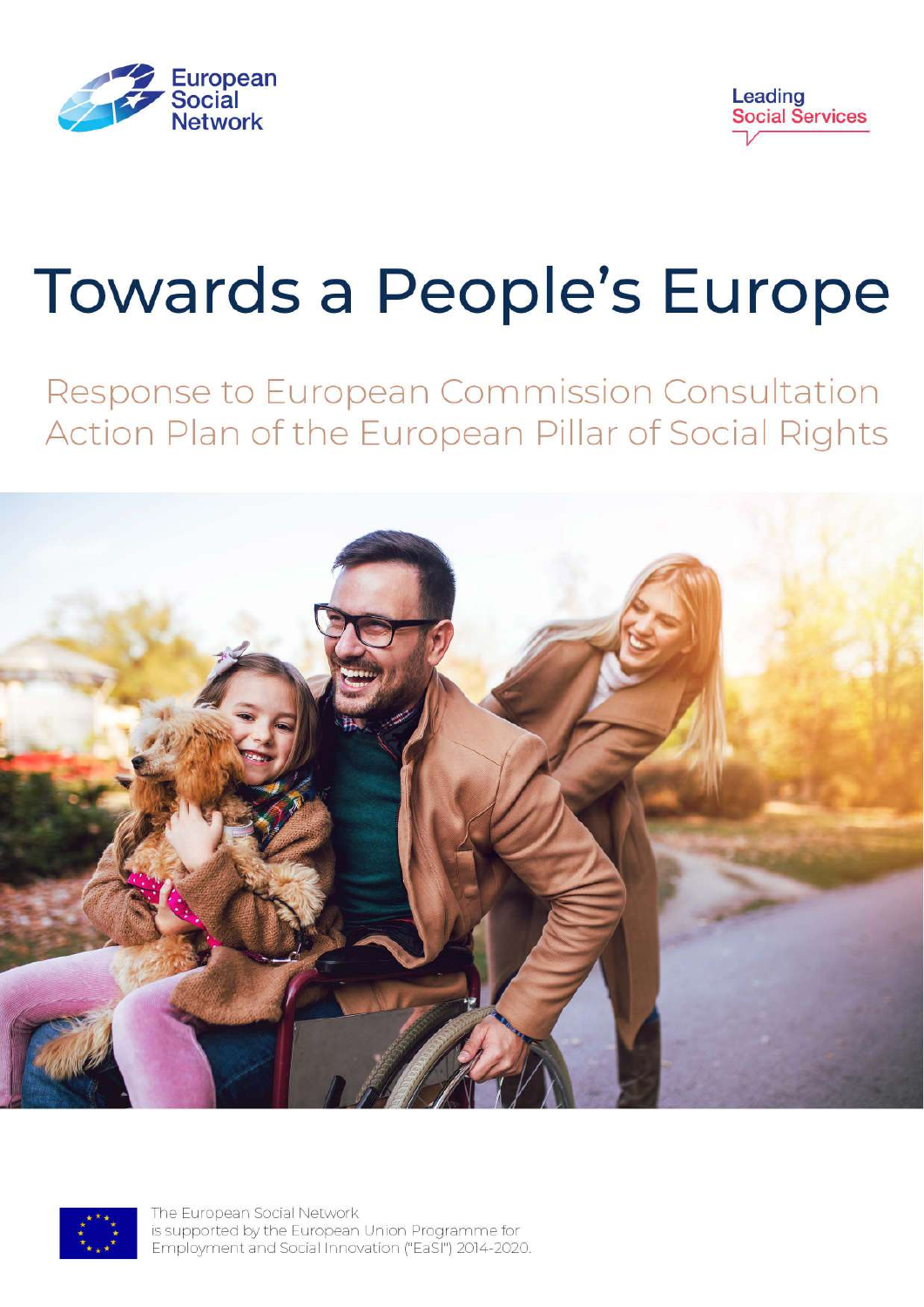

### About the European Social Network

The European Social Network (ESN) is the independent network for local public social services in Europe. It brings together the organisations that plan, deliver, finance, manage, research, and regulate local public social services, including health, social welfare, employment, education and housing. We support the development of effective social policy and social care practice through the exchange of knowledge and expertise.

### European Funding

This publication has received financial support from the European Union Programme for Employment and Social Innovation 'EaSI' (20142020). For further information, see: <http://ec.europa.eu/social/easi>. The information contained in this publication does not necessarily reflect the position or opinion of the European Commission.

### About this briefing

ESN represents the perspective of its member organisations, public social services, in EU initiatives. With this briefing, ESN submits its response to the consultation launched by the European Commission on the Action Plan of the European Pillar of Social Rights (EPSR) representing the view of its members. This response is the result of many initiatives undertaken by ESN over the past 28 years in areas of social inclusion ranging from child protection through inclusive activation to support for adults with disability and older people.

This briefing has been drafted by Ronan Mangan, Policy & Development Coordinator and Laura Mangeng, Junior Policy & Communications Officer, and edited by Alfonso Lara Montero, Chief Executive of the European Social Network. Please contact [policy@](mailto:policy%40esn-eu.org?subject=) [esn-eu.org](mailto:policy%40esn-eu.org?subject=) for more information .

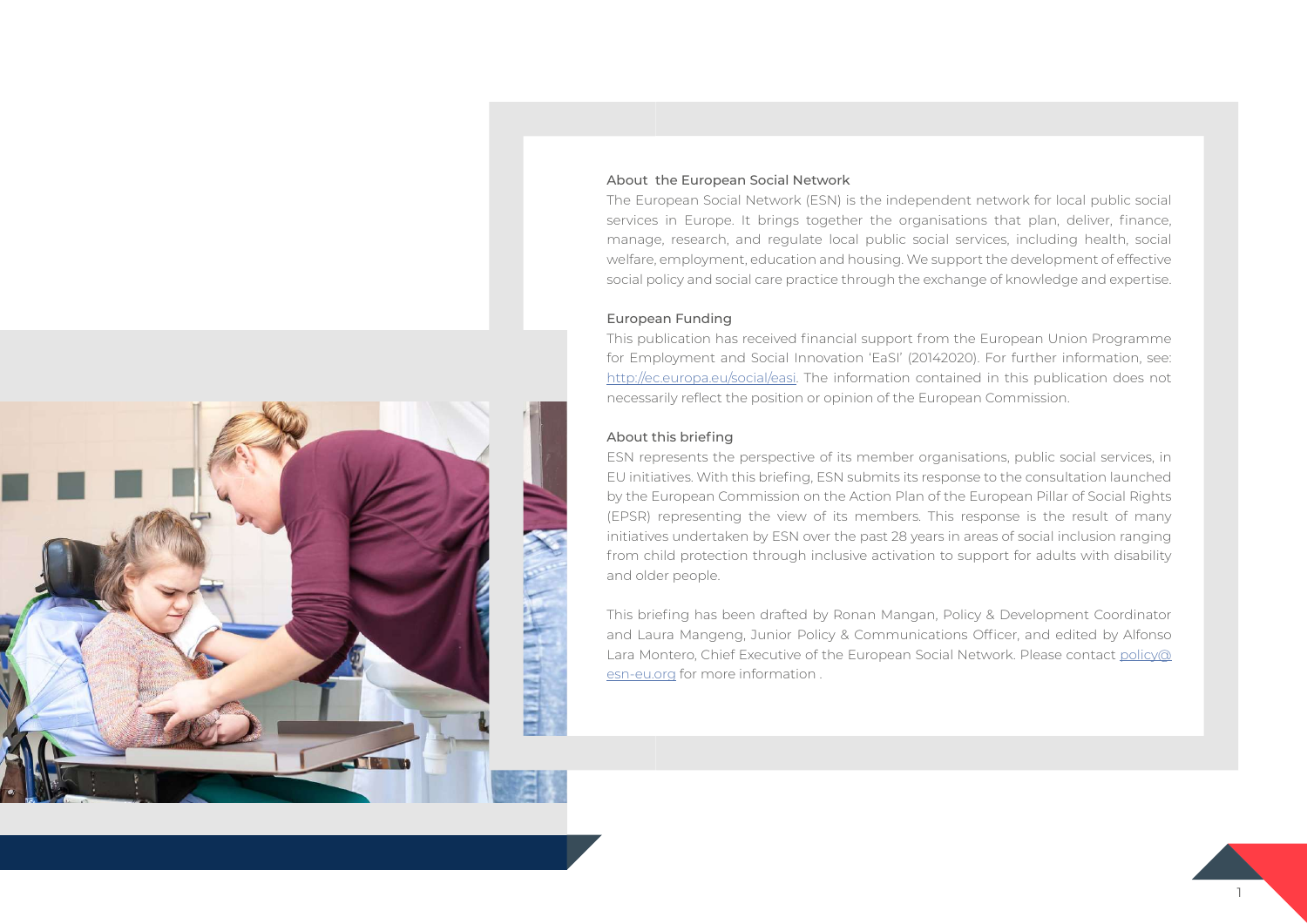



Introduction The European Social Network (ESN) is the independent network for local public social services in Europe. It brings together 140 organisations from 35 countries that plan, finance, research, manage, regulate, deliver and monitor local public social services, including health, social welfare, employment, education and housing.

> ESN has engaged in different processes to improve the protection of social rights of vulnerable population groups in Europe for more than 28 years. This has included projects and thematic publications on [children's social services,](http://www.esn-eu.org/sites/default/files/publications/FINAL_Children%27s_publication_launch_report.pdf) [disability,](https://www.esn-eu.org/sites/default/files/publications/2003_Managing_Diversity_in_Public_Health_and_Social_Care_in_the_Interest_of_all_Citizens_-_Report_on_Disablility_EN.pdf) [older people's care,](https://www.esn-eu.org/sites/default/files/publications/Ageing_and_CareToolkit_final_WEB.pdf) the [social services](https://www.esn-eu.org/sites/default/files/publications/Investing_in_the_social_service_workforce_WEB.pdf) [workforce,](https://www.esn-eu.org/sites/default/files/publications/Investing_in_the_social_service_workforce_WEB.pdf) [integrated public social services](http://www.esn-eu.org/sites/default/files/publications/IntegratedServicesReport_FINAL.pdf) and [quality in social care and social services](https://www.esn-eu.org/sites/default/files/publications/ESN_Quality_report_light_web.pdf) .These publications as well as our recent work on [Covid-19](http://www.esn-eu.org/e-library/covid19) constitute the basis for the proposals contained in this briefing.

> ESN welcomes the commitment and progress of the European Commission towards the preparation of an Action Plan for the implementation of the European Pillar of Social Rights. The proposal to have an action plan accompanying the Pillar principles was suggested by ESN in its response to the [consultation on the European Pillar of Social Rights](http://www.esn-eu.org/sites/default/files/publications/ESN_Position_Paper_on_the_EC_Pillar_of_Social_Rights.pdf) back in 2016. Therefore, ESN would like to emphasise that our messages back in 2016 are now more relevant than ever.

> Public social services authorities are instrumental in the planning, development, financing, delivery and monitoring of social services. Therefore, public social services authorities are fundamental partners in the implementation of the principles included in the Pillar.

> The objective of our response is to present ESN's perspective on the Action Plan of the European Pillar of Social Rights. The briefing starts by describing the recent trends leading to the transformation of social welfare systems. Next, the paper makes suggestions for the implementation of the Pillar at European and national levels. Finally, the briefing presents several cross-cutting recommendations for the Action Plan as a whole, and specific recommendations for individual Pillar principles focused on social protection and inclusion.

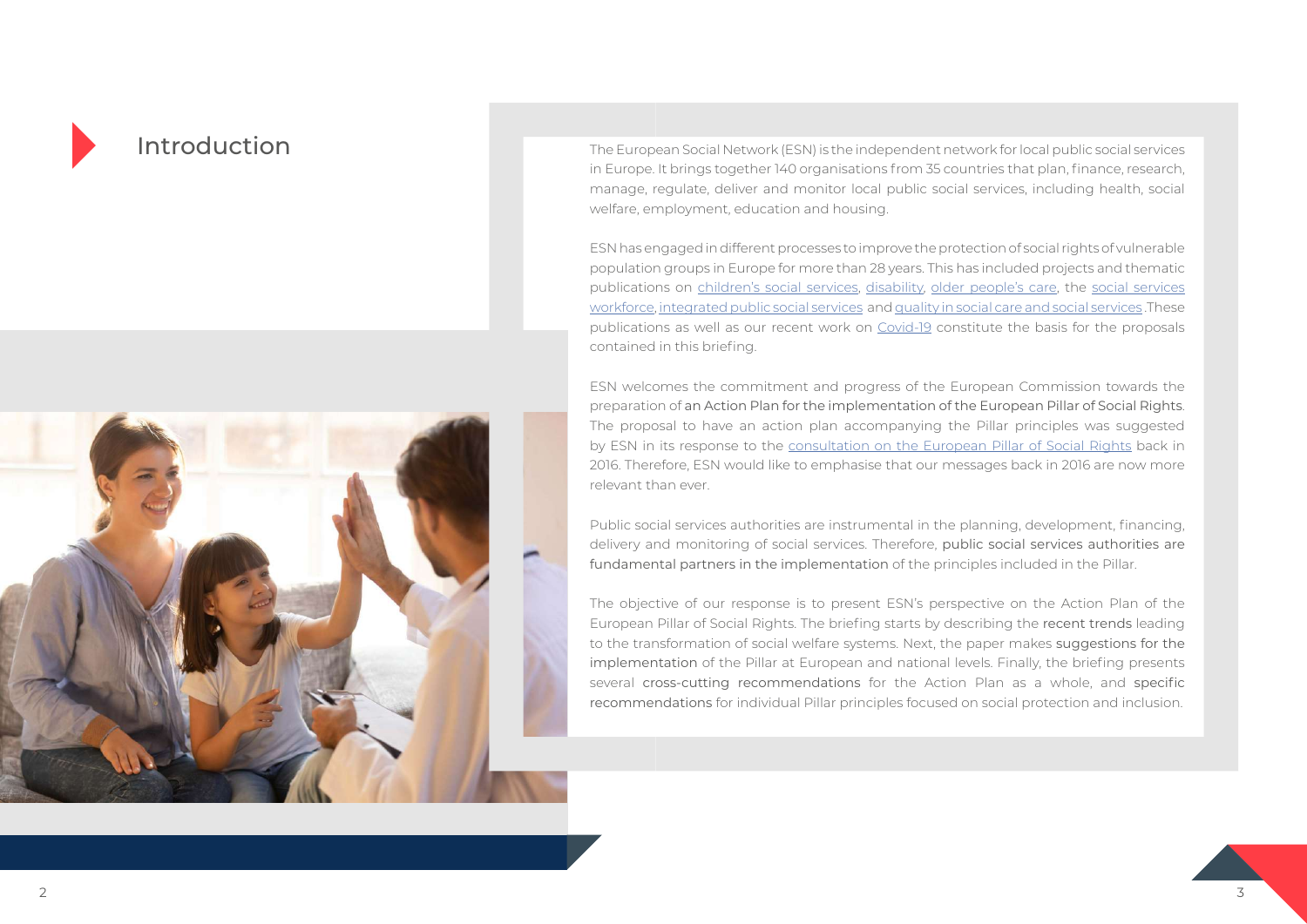## **Recent Trends**



### 1.1 A changing European context

Covid-19 has significantly exacerbated pre-existing inequalities in society, leaving no segment of the population untouched. The consequences of the pandemic are pervasive, impacting on public services and people, with some groups hit harder than others. In particular, the pandemic has placed additional pressure on a social services sector which has been reaping a bitter harvest of failure to adequately invest in social care and social services in the follow-up to the 2008 financial crisis. The pandemic has exposed existing gaps and weaknesses of social care, protection, and welfare systems, creating more vulnerability amongst general populations, leading to financial precarity and, unless addressed, further social exclusion.

An understanding of the ways that social services have responded to the Covid-19 crisis has the potential to inform planning for future phases of the pandemic as well as future similar crises at national and local levels. Therefore, at ESN we have been gathering [examples](http://www.esn-eu.org/e-library/covid19) of the ways in which public social services have been ensuring continuity of care in response to the Covid-19 crisis. There have been three main types of measures implemented across countries to ensure the continuity of care services, including specific legislation and policies to support provision, the development of local partnerships for service delivery, and reinforcing service delivery for the most vulnerable.

As we move forward, there are two important facts that should be recognised by decision-makers at the various levels:

First, we must learn from this crisis to ensure that public social services are better supported so that they can be well prepared for future crises of this nature.

Second, public social services will play a vital role in the economic recovery, through supporting the employment, health, and social inclusion of the most vulnerable in local communities across Europe, leading the shift to a newly inclusive model of community-based care, and developing an increasingly growing care economy.

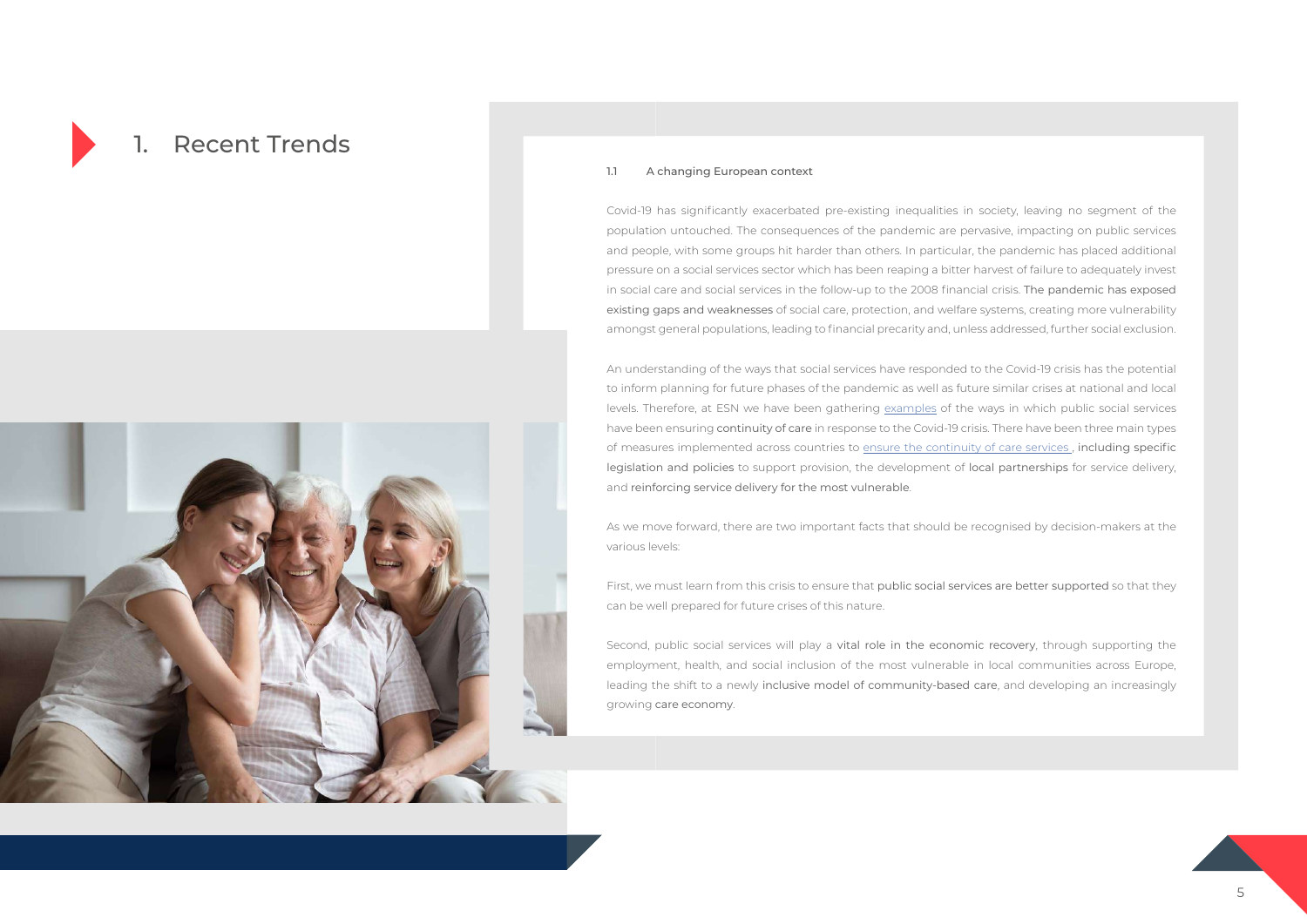



### 1.2 Investing in social services, Investing in Europe

The Action Plan of the European Pillar of Social Rights is a crucial tool in guiding the realisation of social rights for people of all ages, ensuring the accessibility, coverage and quality of public services, particularly for the most vulnerable. The Action Plan should cover all 20 principles of the European Pillar of Social Rights in an integrated and holistic manner. The implementation of this Action Plan should be realised through European and national actions in the areas of legislation, policy and socio-economic coordination, and funding.

Back in 2016, ESN highlighted in our [response](http://www.esn-eu.org/sites/default/files/publications/ESN_Position_Paper_on_the_EC_Pillar_of_Social_Rights.pdf) to the proposal for a European Pillar of Social Rights that the Pillar could become a useful instrument to:

- establish long-term strategic objectives (along the lines of the 2020 targets);
- promote greater consistency between policy measures launched by the European Commission;
- and lead to setting minimum social standards across European countries.

In its Action Plan, the Commission should clarify to what extent the provisions contained in the Pillar relate to a legislative or a benchmarking agenda. If the Commission wants to establish a legislative agenda, it should clarify the relation between the Pillar and the legal acquis in the areas where the Commission has competences.

However, ESN also emphasised in 2016 that if the Pillar is to have credibility, it is important that it is accompanied by a document outlining how it will be implemented (for instance, through some form of roadmap or action plan) and how the action will be monitored (for instance, which indicators will be used to measure each of the principles included in the proposal).

Finally, we also suggested in 2016 that the proposed Pillar structure would benefit from greater clarity as to how it would intend to address the issues highlighted under the proposed principles, given the fact that they are often dealt with by different government departments at different levels in Member States, hence the need for coordination with national, regional and local authorities. Four years later, the Commission is intending to launch an action plan for the implementation of the European Pillar of Social Rights. The proposals that ESN made back in 2016 are today more relevant than ever.

### 1.2.1 Legislation

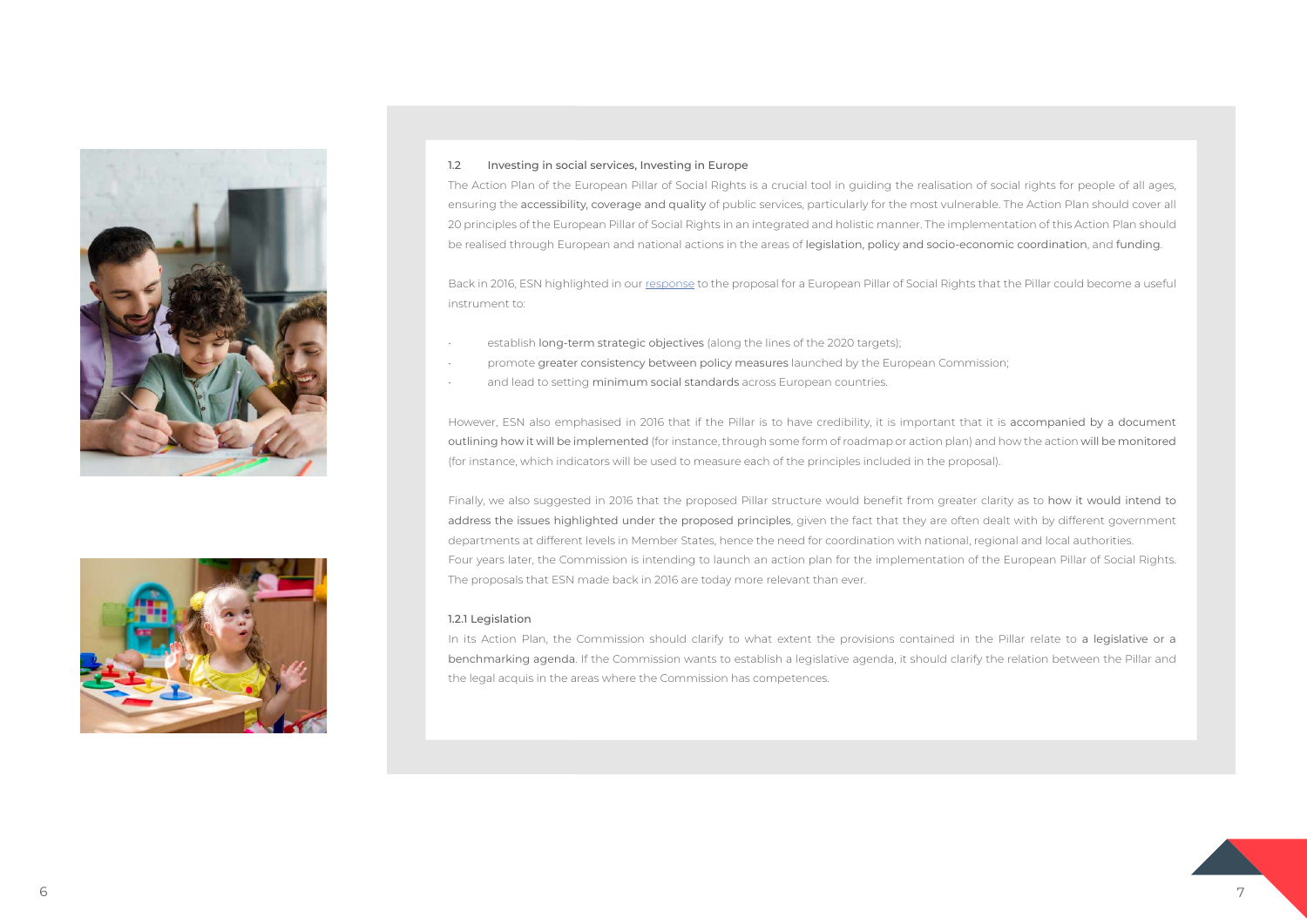



### 1.2.2 Policy and socio-economic coordination

If the exercise remains at the level of benchmarking, it would be necessary that the Commission together with representatives from national governments (for instance, from the Social Protection Committee and from the Employment Committee) agree specific benchmarks, or guidelines to establish those benchmarks at national level. It would also be advisable that the Commission clarifies as to whether the mechanism for monitoring the action of the Pillar remains some form of 'soft policy' coordination instrument similar to the [Open Method of Coordination](http://www.europarl.europa.eu/EPRS/EPRS-AaG-542142-Open-Method-of-Coordination-FINAL.pdf) (OMC).

It would also be constructive if the proposal addressed how the issues highlighted under each principle should be addressed and by whom, given the fact that they are often dealt with by different government departments at different levels in the Member States.

The action plan could certainly be useful to establish long-term strategic objectives, promote greater consistency between policy measures launched by the European Commission, and lead to setting consensual social standards across European welfare states.

### 1.2.3 Funding

The Commission may look at the possibility of discussing adherence to the Pillar principles for the allocation of EU Structural Funds, which in turn could be used to support implementation of the Pillar's principles.

An ambitious Action Plan, which recognises public authorities' duty of care towards the individual throughout the life-course and places public social services at its centre, can assist in overcoming the fallout of the current pandemic to achieve a more socially inclusive Europe that places the social rights of people of all ages at its core.

Key statutory duties of local public social services include working with vulnerable families, families who need housing, children who need to be protected from harm, protecting and safeguarding vulnerable adults, and providing care and support for frail elderly people. A key challenge is to ensure that the Action Plan of the Pillar resonates with the statutory duties at local level so that local communities feel that the Pillar is relevant for them.

To meet Europe's social ambitions and ensure social rights for people of all ages, ESN recommends a two-tiered approach to the successful implementation of the Action Plan at European and national levels.

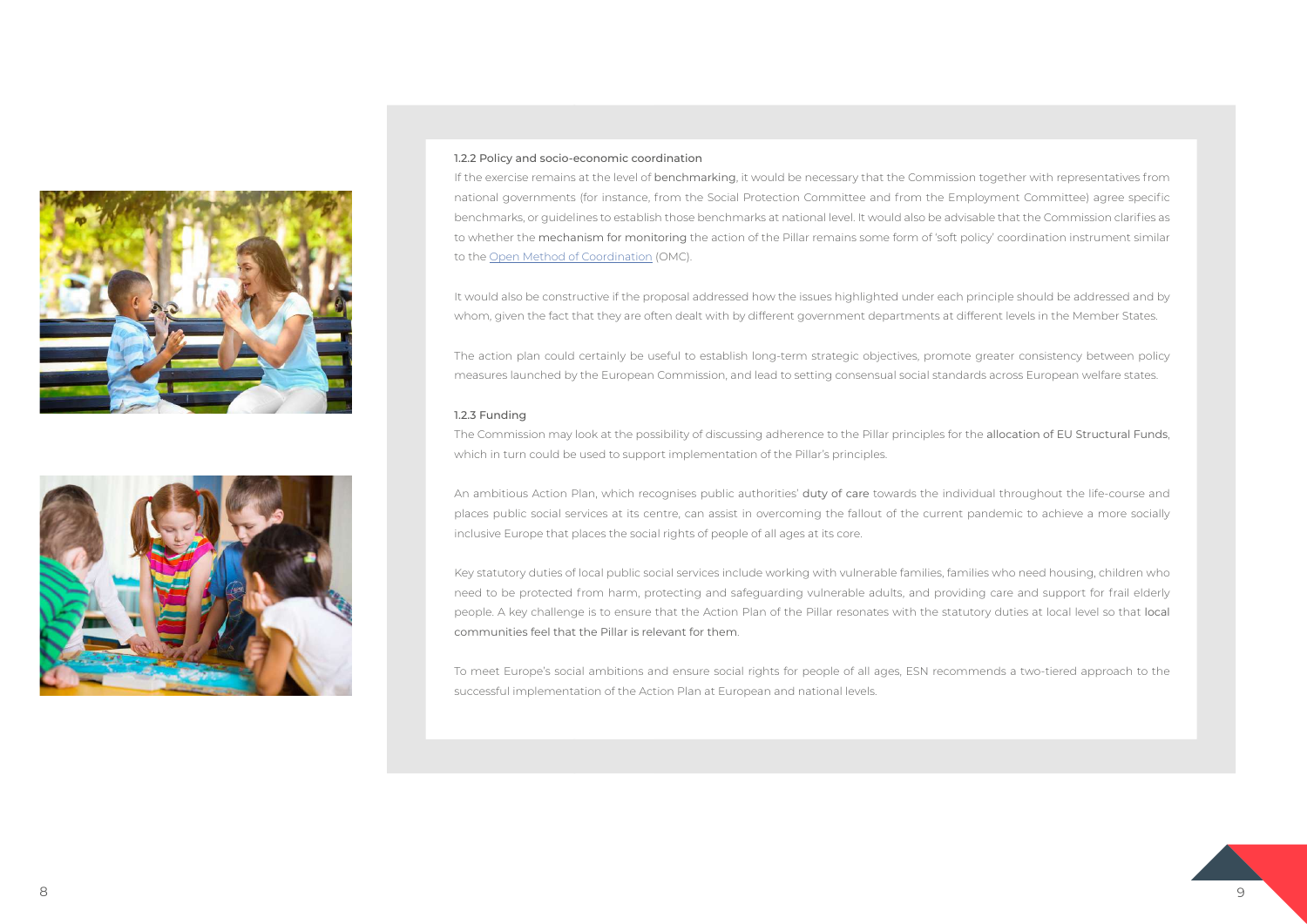## 2. Suggestions for the successful implementation of the EPSR



### 2.1 At European level: Create the structures for successful implementation and monitoring of the Action Plan 2.1.1 A Social Strategy Post-2020

The EU 2020 Strategy included a commitment target to fight poverty and social exclusion. Emphasis on this commitment seems to have faded over time. A comprehensive and integrated social strategy post-2020 is paramount to supporting the EU to meet its social and economic objectives. This strategy should build on the [2020 Strategy](https://eur-lex.europa.eu/legal-content/EN/TXT/PDF/?uri=CELEX:52010DC2020&from=EN); the various policy initiatives launched by the European Commission on [active inclusion,](https://eur-lex.europa.eu/legal-content/EN/TXT/PDF/?uri=CELEX:32008H0867&from=EN) [investing in children](https://eur-lex.europa.eu/legal-content/EN/TXT/PDF/?uri=CELEX:32013H0112&from=EN), social investment, [long-term unemployment](https://eur-lex.europa.eu/legal-content/EN/TXT/PDF/?uri=CELEX:32016H0220(01)&from=EN); the [EPSR](https://eur-lex.europa.eu/legal-content/EN/TXT/PDF/?uri=CELEX:32017C1213(01)&from=EN) and its future Action Plan, as well as international frameworks like the [SDGs.](https://eur-lex.europa.eu/legal-content/EN/TXT/?uri=CELEX:52016DC0739) The implementation of any proposed strategy needs to be driven by specific objectives, measurable with target indicators, and monitor implementation through the European Semester cycle.

### 2.1.2 Monitoring through the European Semester Cycle

Effectively measuring the implementation of the Action Plan is imperative to monitoring progress. Therefore, the European Semester could be used as a means for ensuring progress in the implementation of the principles contained in the EPSR in European countries. This could be done in at least two ways.

First, by issuing Country Specific Recommendations (CSRs) linked to programmes implementing the Pillar principles. Second, this exercise should be complemented by a European monitoring mechanism on the fulfilment of the recommendations and therefore implementation of the Pillar principles. This mechanism may take the form of a platform with representatives from stakeholders, including public social services.

### 2.1.3 EPSR Social Scoreboard

This monitoring mechanism may draw on existing scoreboards, such as the scoreboard of key employment and social indicators introduced in 2014 in the framework of the European Semester, which monitors progress towards the objectives of the EU 2020 Strategy.

To ensure the holistic and integrated implementation of the EPSR at national level, it will be important to broaden the scope of the indicators beyond those which are purely economic or employment focused. The scoreboard could be further developed to include indicators inclusive of all principles related to the social inclusion of vulnerable groups.

This may take the form of disaggregating indicators by age, gender and disability. On the one hand, this exercise could be relevant to assess the impact of social transfers (e.g. principles 14 or 15). On the other, it may involve for instance collecting data of children, adults and older people in care (relevant for the implementation of principles 11, 17 or 18).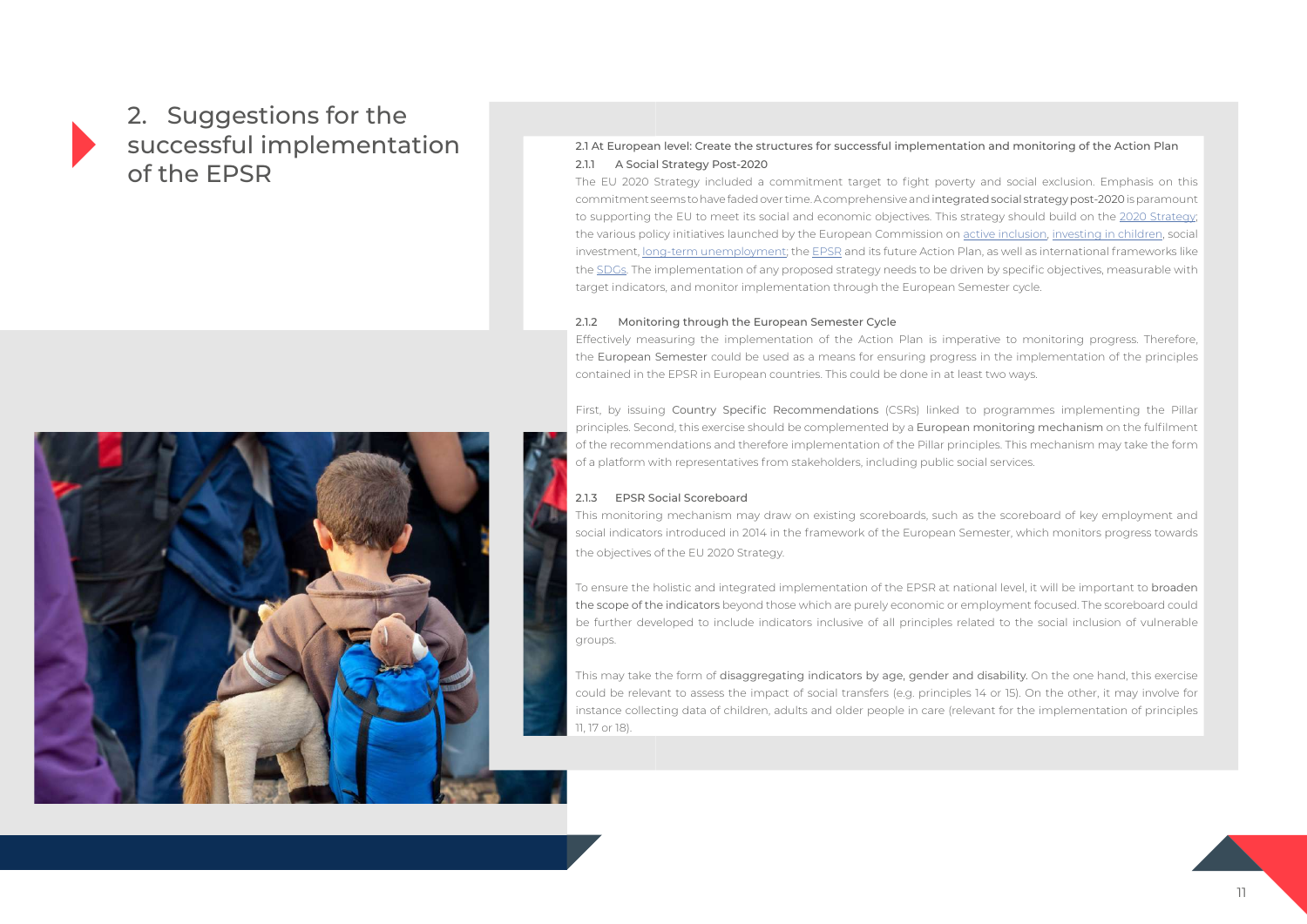



### 2.1.4 Link funding to the implementation of the Pillar

This may take two forms. The Commission may wish to develop capacity building activities with national stakeholders to raise awareness about the Pillar and its principles, identify and promote good practice, for which specific funding should be allocated.

A way of securing implementation of the Pillar is by linking European funding to the fulfilment of its principles. Along these lines, the Commission may look at the possibility of discussing with national management authorities adherence to the Pillar principles for the allocation of EU Structural Funds. Likewise, direct EU funding calls could be developed with an aim to support the implementation of individual Pillar principles or a combination of them.

### 2.2 At National level: Strengthen social services to support the most vulnerable

### 2.2.1 Recognise the essential role of public social services

Promoting a guarantee to care for those who need it is the first step to ensure quality in social services and social care and personalised support for those in need. A Care Guarantee for those in need would bring together initiatives like the Recommendation on Investing [in Children](https://eur-lex.europa.eu/legal-content/EN/TXT/PDF/?uri=CELEX:32013H0112&from=EN) and the [proposal for a Child Guarantee](https://ec.europa.eu/social/main.jsp?catId=1428&langId=en), the [Youth Guarantee](https://eur-lex.europa.eu/legal-content/EN/TXT/PDF/?uri=CELEX:32013H0426(01)&from=EN), [initiatives on long-term care](https://ec.europa.eu/social/main.jsp?catId=792&langId=en) and the European Disability [Strategy](https://eur-lex.europa.eu/legal-content/EN/TXT/PDF/?uri=CELEX:52010DC0636&from=EN).

Ensure the inclusion in the Action Plan of the essential role of public social services in the implementation of the principles contained in the EPSR, particularly Chapter III. The ability of public social services to respond to the principles of Chapter III and implement them will be central to its success. Recognition will also contribute to ensuring adequate investment.

### 2.2.2 Invest in public social services to realise the objectives of the Action Plan

Public social services play a key role in the implementation of European initiatives at local level, such as those supporting the implementation of the principles contained in the EPSR. To make this a reality, the Action Plan should include clear references to social services and public authorities' statutory duty of care.

### 2.2.3 Support national authorities to set up a Care Guarantee for All

Support for vulnerable people comes mainly from cash transfers while there is little investment in the provision of individualised and integrated personal social services. A cross-cutting element across the 20 principles of the EPSR is the provision of support to different vulnerable populations.

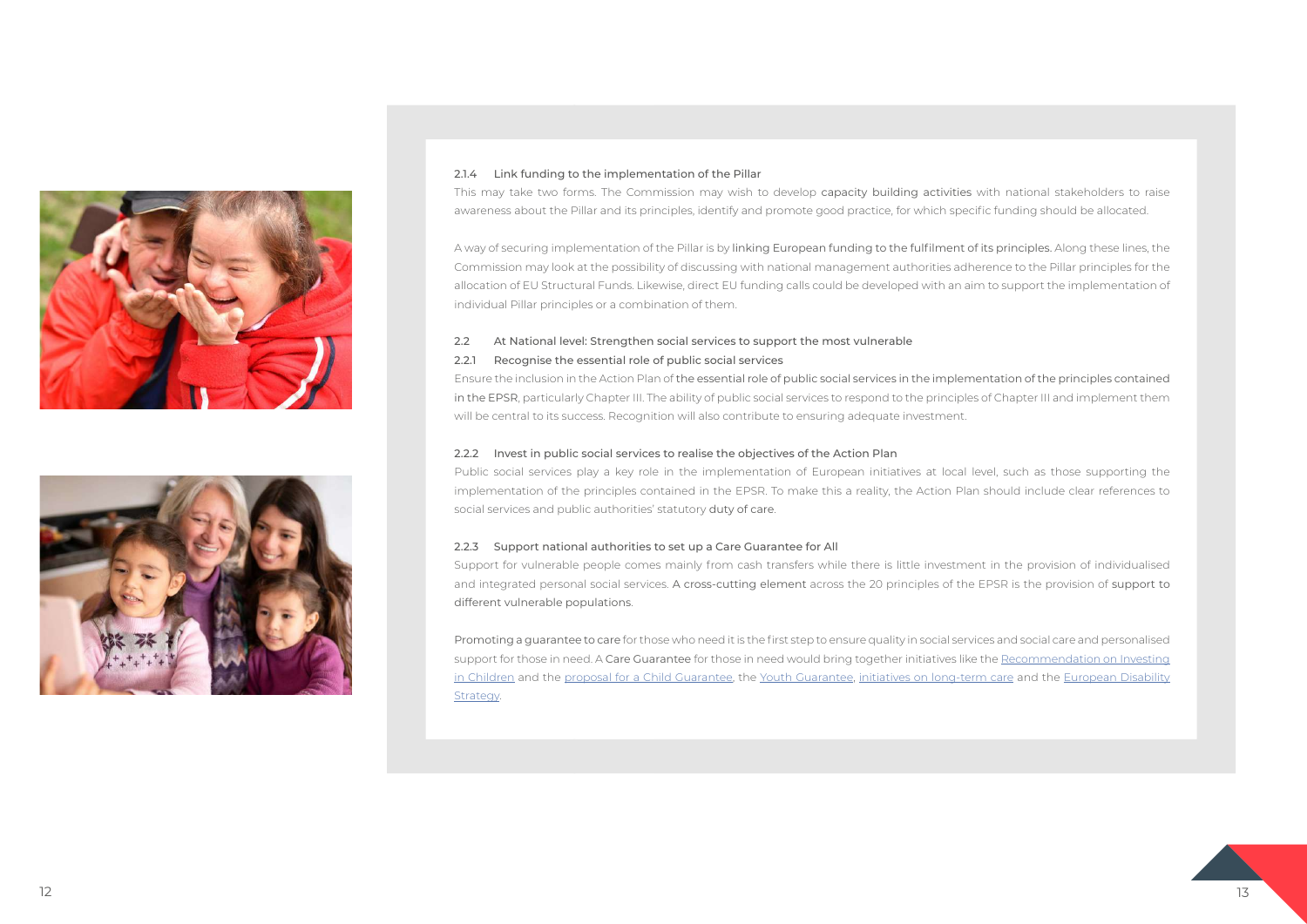## 3. Recommendations on the implementation of specific Pillar principles 3.1 Support for children (Relevant principle: 11)



The Action Plan of the Pillar should recognise that 'the child's best interests must be a primary consideration' when public authorities assess the need to provide children with care and protection. Therefore, the Action Plan should include actions targeted towards the promotion of integrated community-based programmes underpinning the three pillars of the 2013 Investing in Children Recommendation.

Special attention and targeted actions will be needed for specific groups of children, such as children from a low socio-economic background, children with disabilities or refugee and migrant children, including unaccompanied children. In a context in which the number of children in residential care has been [increasing in the past years,](https://www.esn-eu.org/sites/default/files/2020-11/ESN_European%20Semester%202021_Interactive_spread_compressed.pdf) the Pillar should recognise that all children in need of care (regardless of their status) should grow up in a family environment in accordance with the UN Convention on the Rights of the Child, which has been ratified by all EU countries.

3.2 Integrated social and employment services (Relevant principles: 12, 13, 14) The Pillar's Action Plan should include targeted actions towards efficient and integrated social support combining social protection benefits and social services. These actions should include programmes that link the provision of minimum income to a social inclusion plan that guarantees access to social services.

The Action Plan should pay specific attention to support mechanisms for public social services authorities working with the long-term unemployed and populations with difficulties in accessing the labour market, such as youth leaving care, people with mental health problems and people with disabilities, as well as migrants and ethnic minorities.

The Action Plan should focus action on partnership approaches between employment and social services working in an integrated fashion to support people with most difficulties in accessing the labour market. Implementation could target the creation of specific professional figures, professional capacity building, joint assessment and monitoring tools, and joint case management.

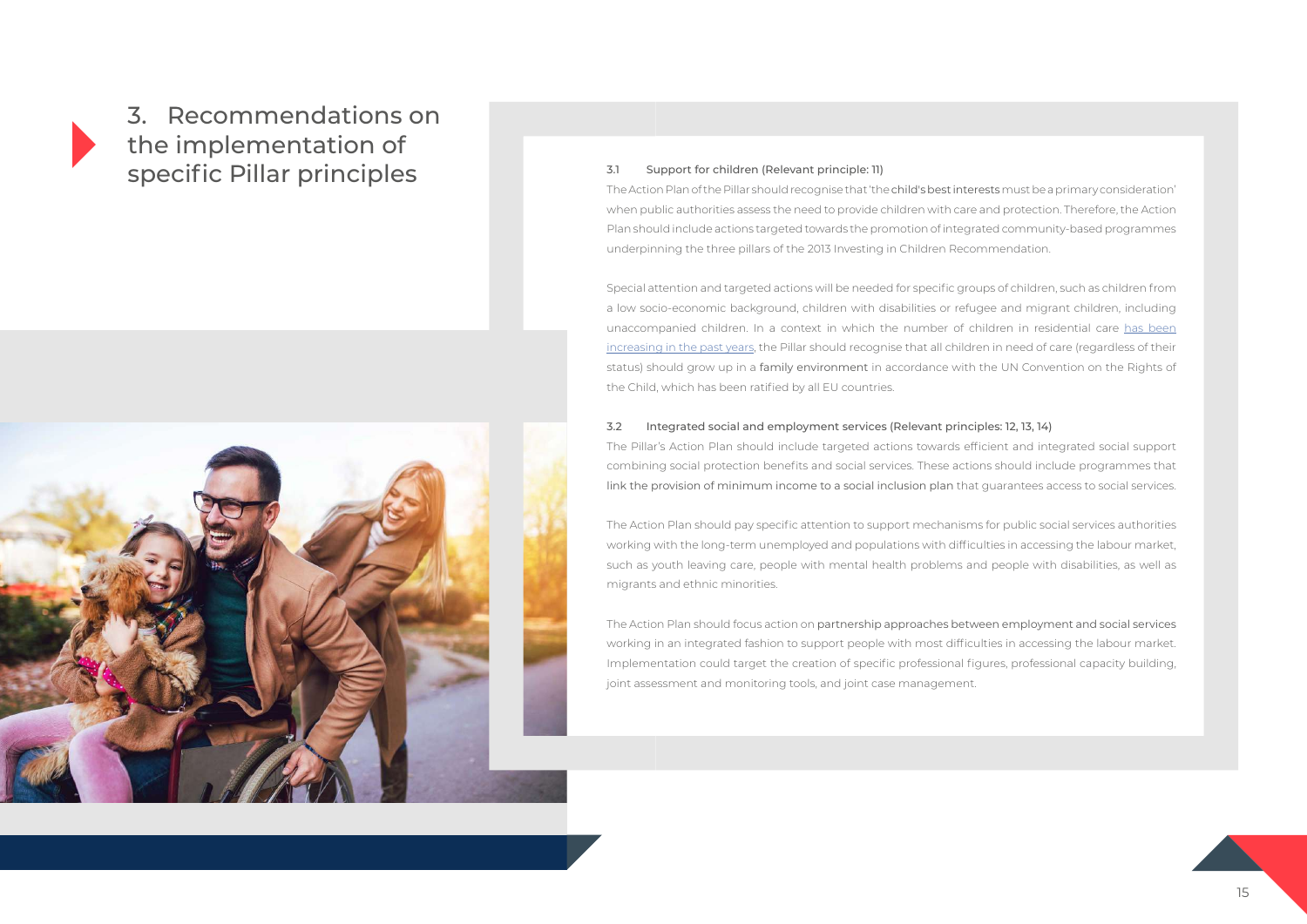



### 3.3 Invest in the care workforce (Relevant principles: 15, 16, 17, 18)

Programmes providing entry level training, supporting recruitment and retention, career progression would help address the shortage in the care workforce, which is an issue across Europe. If these are aimed at those living in areas of disadvantage and younger people, it could also support the work of the EU in combating poverty and investment in local communities promoting the care economy.

The Pillar's Action Plan should work with national governments on a social care and social services workforce strategy that includes career progression and appropriate renumeration and includes specific actions targeted towards women and people who have been working in informal care.

The Covid-19 crisis has exposed the weaknesses of the residential model of care for older adults with long-term support needs. The Action Plan should target programmes promoting accessibility, affordability, coverage, and quality of long-term care shifting towards a community [and home-based model of care](https://www.esn-eu.org/news/esn-seminar-promoting-high-quality-long-term-care). It should include work with national governments to incentivise the creation of a definition of 'quality longterm care' in legislation and policy, especially in those countries lacking long-term care quality [standards](https://www.esn-eu.org/sites/default/files/2020-11/ESN_European%20Semester%202021_Interactive_spread_compressed.pdf).

### 3.4 Inclusion of people with disabilities (Relevant principle: 17)

The Pillar's Action Plan should include actions targeted at the social inclusion of people with disabilities in addition to employment. The Action Plan should focus on the promotion of joint programmes of income, social services and support; advancing the active participation of people with disabilities in their care and support plans; promoting choice and control through personal budgets, and programmes recognising people receiving care as people with skills and ability.

### 3.5 Investment in long-term care services (Relevant principle: 18)

Implementation should focus on investments promoting cooperation between community health and social services in the integrated delivery of community care for older adults with complex needs. These efforts should include experimenting and documenting different funding models, fundamental for accessible high-quality long-term care. Lastly, the Action Plan should include targeted actions towards the adaptation of long-term services for vulnerable individuals, such as people with disabilities growing older.

### 3.6 Support for homeless people or at risk of homelessness (Relevant principle: 19)

In those countries where data is collected, local authorities have been reporting an [increase in homelessness year on year.](https://www.esn-eu.org/sites/default/files/2020-11/ESN_European%20Semester%202021_Interactive_spread_compressed.pdf) Therefore, the European Commission should address in its EPSR Action Plan the collection of data on homeless people and people at risk of homelessness, as well as the creation of comprehensive policy and care frameworks to address housing and homelessness.

More specifically, the Commission should encourage national governments to include a permanent section reporting on homelessness in their public housing plans. The Action Plan should also promote joint programmes combining housing, care and support for people in need of housing, such as young people, students, single-parent households, asylum seekers and people from ethnic minorities.

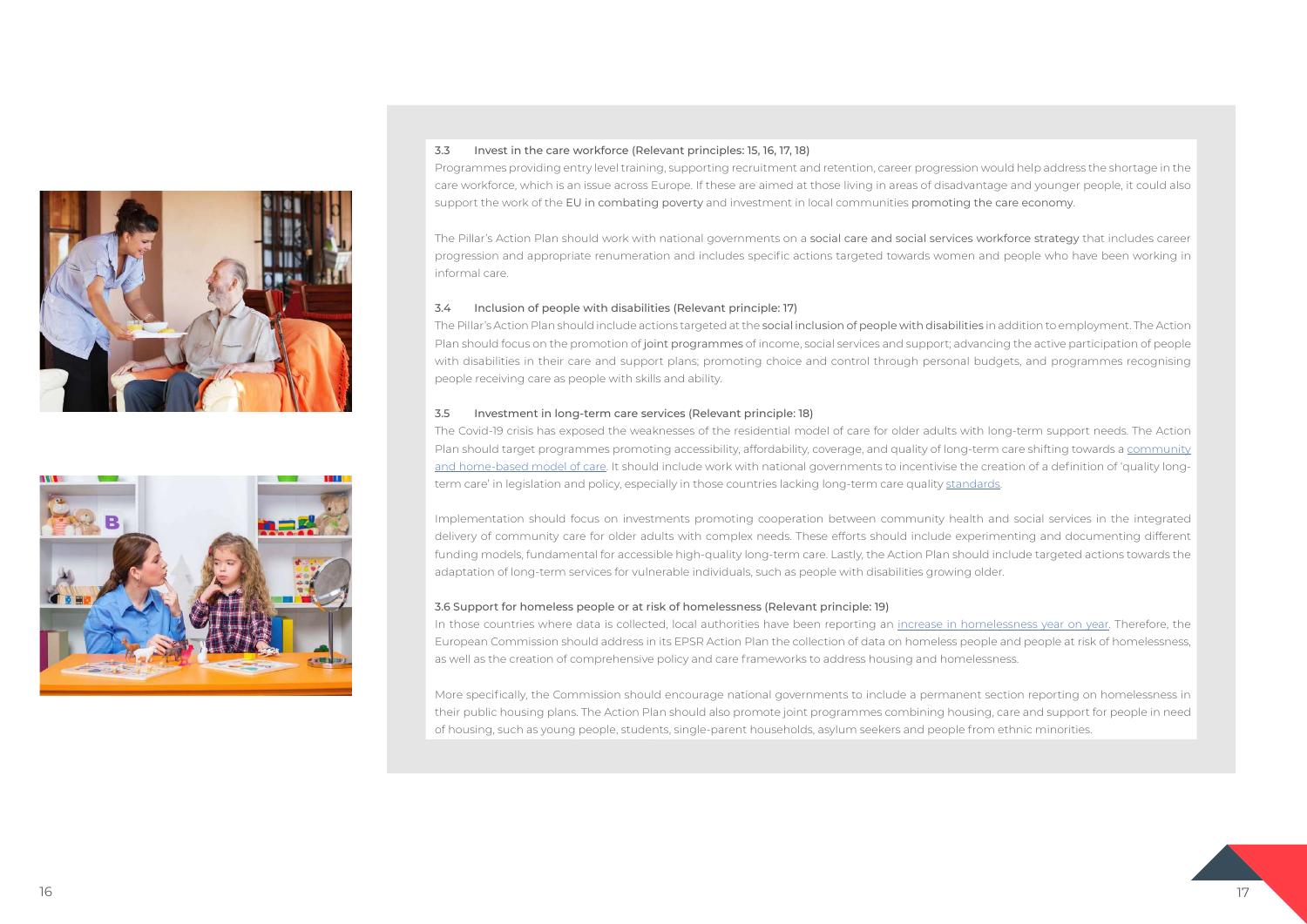## EPSR Action Plan

### Tool for

- Long-Term Strategic Objectives
- Greater Policy Consistency
- Minimum Social Standards



### Actions

- European actions
- National actions
- Who is responsible for what
- Implementation monitoring



### Implementation

### European level

- European Semester
- Recommendations to specific countries
- Monitoring mechanism with European stakeholders
- Social Scoreboard broken down by age, gender, disability
- Linking EU funding to Pillar principles

### National level

- Recognise essential role of public social services and their duty of care
- Invest in public social services to realise EPSR objectives
- Promote and support national authorities to set up a Care Guarantee for All

### Specific Principles

### Children's support

- Initiatives supporting children's best interest
- Programmes to ensure children grow up in family environment
- Integrated approaches along the 2013 Investing in Children Recommendation

### Integrated social and employment services

- Linking minimum income to social inclusion plans
- Support social services working with people farthest from the labour market
- Promote social and employment services partnerships for people farthest from the labour market

### Social care and social services workforce strategy

- Recruitment, retention, progression
- Focused on the disadvantaged and youth
- Help to grow the care economy

### Promote social inclusion of people with disabilities

- Joint income, social services and support programmes
- Promote active participation
- Support choice and control
- Develop personal budgets

### Invest in Long-Term Care model shift

- Community and home-based model of care
- Cooperation between health and social care
- Promote new funding models
- Targeted actions for people with disabilities growing older

### Support for homeless people or those at risk of homelessness

- Comprehensive policy and care models
- Definition and data collection
- Housing plans promoting combined housing, care and support models

## Bringing it All Together